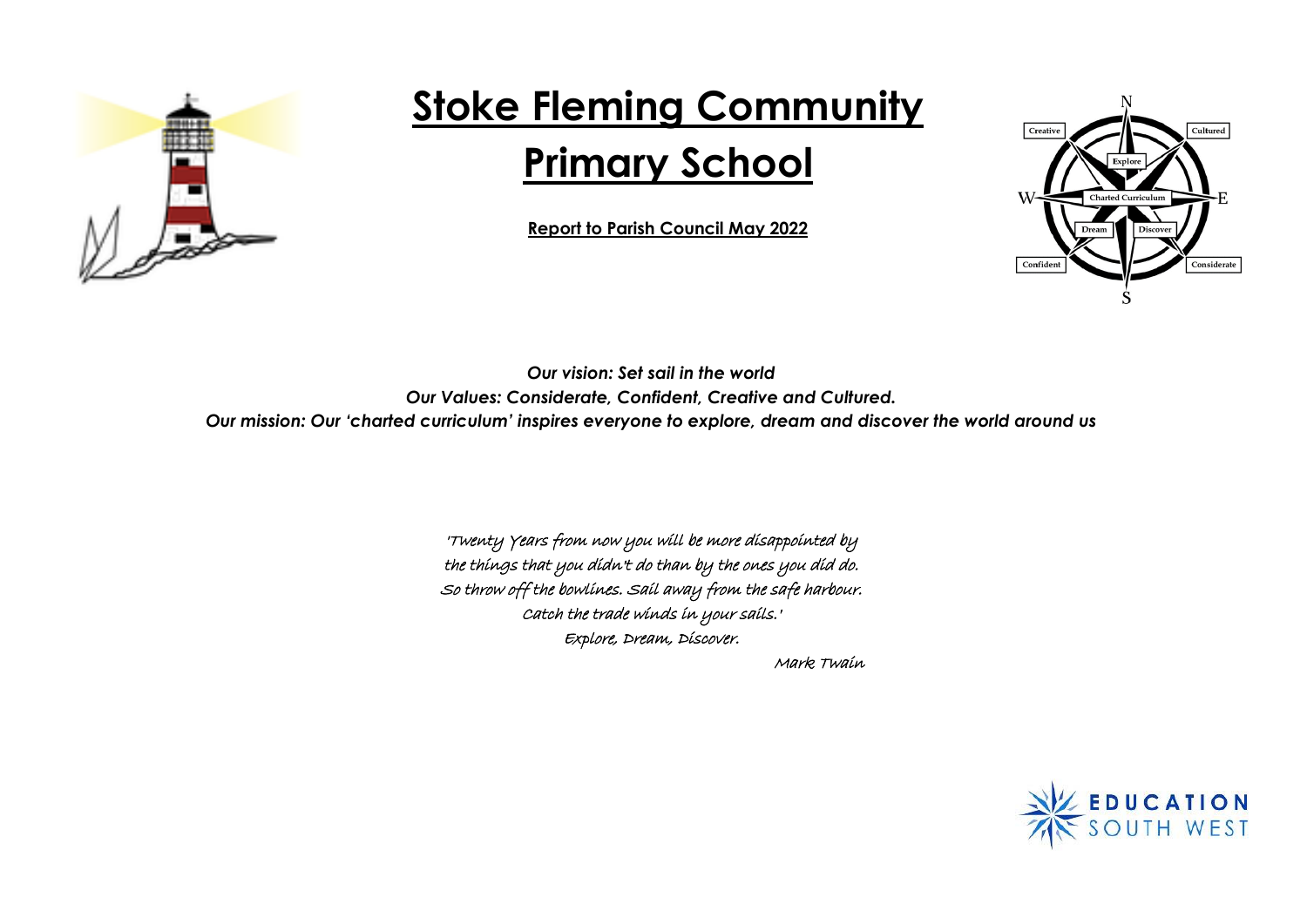## **Report to Stoke Fleming Parish Council – Paul Girardot, Headteacher**

| <b>School Summary</b>                     | • 136 on roll with attached Nursery. Part of a larger MAT – Education South West (6 Primaries, 3 Secondaries, 1 All though and 1<br>University Technical College)<br>• The school is undersubscribed on the basis of a falling birth rate demographic, however pupil numbers are steadily increasing rising<br>from around 120 to approximately 140 next year in R-Y6 with approx. 170 including the pre-school which is extremely popular.<br>The school serves a rural coastal community, 50% of pupils come from out of catchment in nearby Dartmouth and outlying villages<br>$\bullet$<br>The Head Teacher is also Executive Head for 3 other schools and the Director of Curriculum across all Primaries in the MAT<br>Staff from within the school support other schools within and beyond the Multi Academy Trust |
|-------------------------------------------|---------------------------------------------------------------------------------------------------------------------------------------------------------------------------------------------------------------------------------------------------------------------------------------------------------------------------------------------------------------------------------------------------------------------------------------------------------------------------------------------------------------------------------------------------------------------------------------------------------------------------------------------------------------------------------------------------------------------------------------------------------------------------------------------------------------------------|
| School News and<br>Updates                | Stoke Fleming school was inspected by Ofsted in April 2022, this was the first inspection since 2007. Ofsted's inspection framework has<br>changed twice since the school was last visited in 2007 and is now heavily focused on the Quality of Education as you will see from the<br>areas below. The inspection report for the school should be released by mid-May 2022 and until this point the outcome is confidential<br>and unable to be shared.                                                                                                                                                                                                                                                                                                                                                                   |
|                                           | As a Multi Academy Trust a focus on the curriculum has further forged links with schools in the local area and is continuing to raise<br>standards across all subject areas, this has also supported staff workload. As a relatively small school it is important that we share<br>expertise across a number of schools to ensure we are at the forefront of educational development.                                                                                                                                                                                                                                                                                                                                                                                                                                     |
|                                           | Since the lifting of COVID restrictions the school has been able to move back to the systems before the pandemic allowing visitors and<br>parents back to school, we will look to build upon this through the summer term with events inviting the local community to the school for<br>the Queen's jubilee.                                                                                                                                                                                                                                                                                                                                                                                                                                                                                                              |
|                                           | The school has taken part in inter school's football matches with Dartmouth Academy and East Allington winning all matches. Pupils have<br>taken part in and won the local level of the Rotary Youth Speaks competition.<br>Paul Girardot the Headteacher of Stoke Fleming Primary will be leaving at the end of the 2022 academic year after being at the school<br>for the last six years. He will become the new Principal of Dartmouth Academy and Georgia Taylor and Andrea Hall will become joint<br>Heads of the school.                                                                                                                                                                                                                                                                                           |
| School<br>Improvement foci<br>for 2021/22 | <b>Quality of Education:</b><br>Teachers have the opportunity and scope to support their own and other practice across schools and at SFL. Evidenced by a<br>consistency and raising of standards.                                                                                                                                                                                                                                                                                                                                                                                                                                                                                                                                                                                                                        |

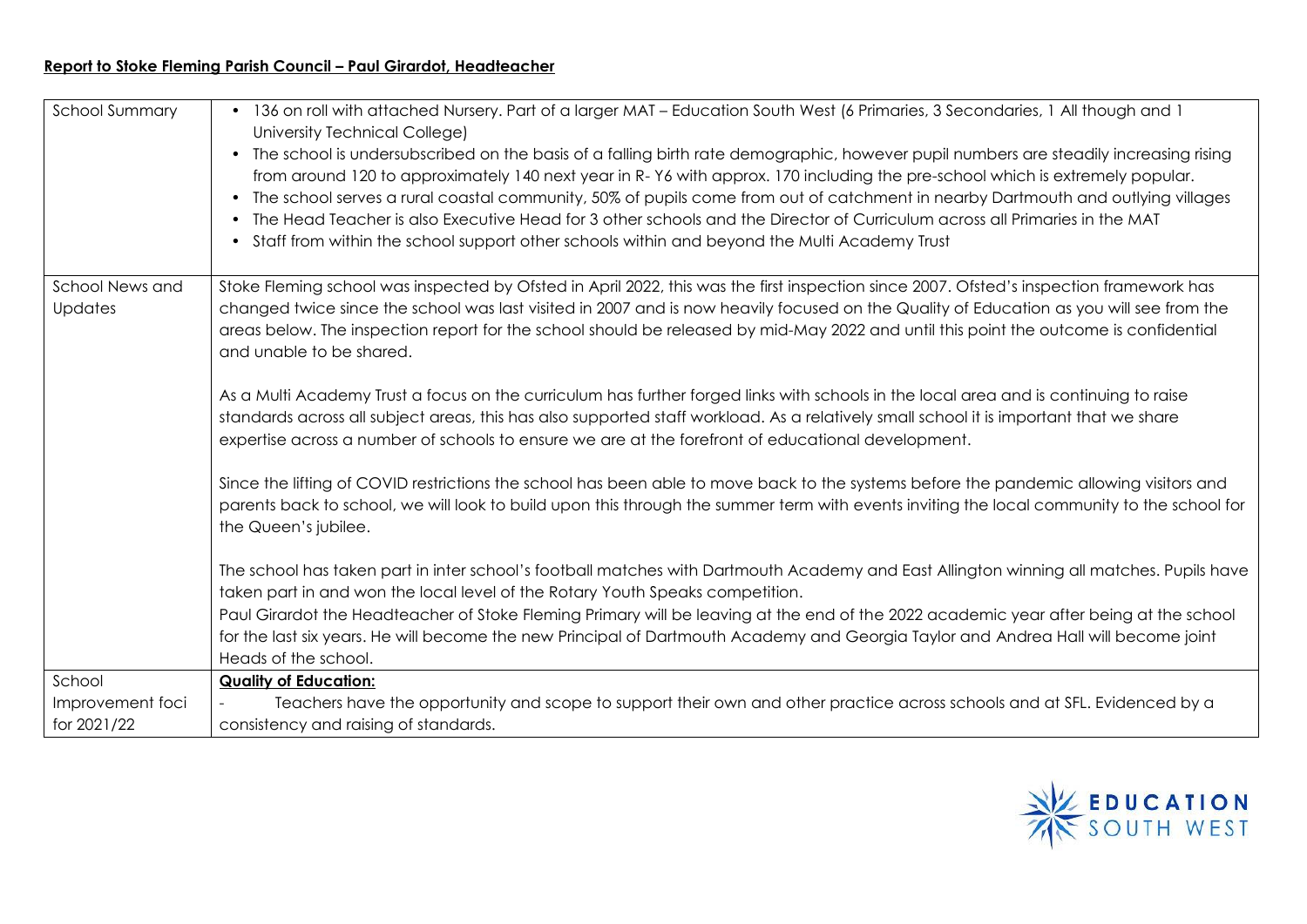|                   | Pupils benefit from the innovative practice shared as evidenced in their progress in knowing and understanding more.                                               |
|-------------------|--------------------------------------------------------------------------------------------------------------------------------------------------------------------|
| These are set out | By working together ESW primary Schools develop, maintain and improve a world class curriculum for all pupils which equips them                                    |
| against the       | for the next stage. We will know because pupils will know and remember more                                                                                        |
|                   | Assessment across all subjects is further strengthened as staff confidence and subject knowledge increases. This is evidenced                                      |
|                   | through staff CDP and uptake.                                                                                                                                      |
|                   | Expertise is increased and enhanced across all staff in all subject areas. We will know because; engagement in National College                                    |
|                   | training will be high, Staff survey and 1-1s will reflect teachers' positivity and desire to improve.                                                              |
|                   | <b>Behaviour and Attitudes:</b>                                                                                                                                    |
|                   | Pupils resilience and PSED is enhanced through the leadership opportunities provided in school as evidenced in the PASS survey.                                    |
|                   | RRS steering group and Pupil Parliament are the voice of the pupils who feel fully able to express their views and opinions and that                               |
|                   | they will be heard and acted upon. This will show in the pupil survey and monitoring for Gold.                                                                     |
|                   | Through early support and consistency of approach pupils are happy in school we know this because attendance is high and                                           |
|                   | pupils rarely miss school.                                                                                                                                         |
|                   | <b>Personal Development:</b>                                                                                                                                       |
|                   | The school is at the centre of community events with pupils and parents taking a central role evidenced by attendance at school                                    |
|                   | and village events.                                                                                                                                                |
|                   | Pupils have the full offer of the SFL untaught curriculum commitment evidenced by pupil participation.                                                             |
|                   | Pupils take the leadership of the school on through a number of roles and feel ownership of decisions and initiatives. Evidenced                                   |
|                   | through the RRS Gold award and pupil survey.                                                                                                                       |
|                   | <b>Leadership and Management:</b>                                                                                                                                  |
|                   | Teachers have the opportunity and scope to support their own and other practice across schools and at SFL. Evidenced by a<br>consistency and raising of standards. |
|                   | Links with SWIFT/teaching school and other organisations forged with staff supporting in the delivery of programmes to support                                     |
|                   | colleagues.                                                                                                                                                        |
|                   | Staff feel valued in their role and have opportunities to develop professionally in the Trust. This is evidenced in performance                                    |
|                   | management reviews                                                                                                                                                 |
|                   | Pupils take the leadership of the school on through a number of roles and feel ownership of decisions and initiatives. Evidenced                                   |
|                   | through the RRS Gold award and pupil survey.                                                                                                                       |
|                   | <b>Early Years Foundation Stage:</b>                                                                                                                               |
|                   | A return to normality in schools enables relationships to be re-built we know this because pupil survey data is extremely positive.                                |
|                   |                                                                                                                                                                    |

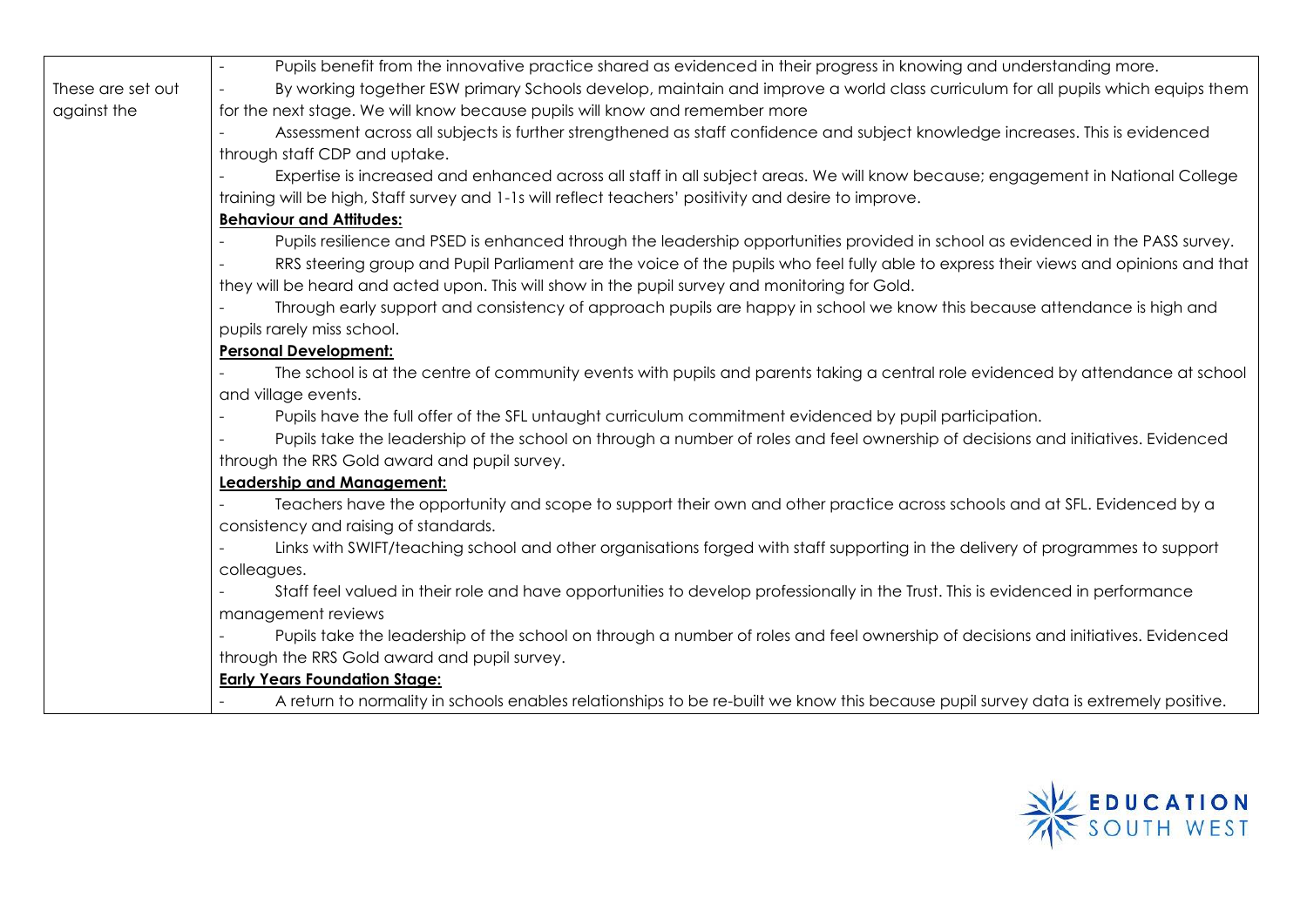|                      | Academic gaps and social and emotional needs created through the COVID pandemic are identified rapidly and supported                  |
|----------------------|---------------------------------------------------------------------------------------------------------------------------------------|
|                      | effectively we know this through pupil and parent feedback as well as academic attainment.                                            |
|                      | Expertise is increased and enhanced across all staff in all subject areas. We will know because; engagement in National College       |
|                      | training will be high, Staff survey and 1-1s will reflect teachers' positivity and desire to improve                                  |
|                      | Leadership potential is developed across the Trust, evidenced by more staff will take on leadership roles and begin to support        |
|                      | across other schools in the trust.                                                                                                    |
|                      | Collaboration and networking across trust schools enhances provision and staff capacity as highlighted in staff surveys and cross     |
|                      | school networking.                                                                                                                    |
| Academic             | For the last two academic years, nationally reported assessments have been suspended so we have not been reporting on these. Pupils   |
| Outcomes             | have continued to be taught fully to the National Curriculum and the school is using the National Tutoring Programme for additional   |
|                      | support. Our internal data shows that children are making strong progress and we are anticipating continued strong outcomes in the    |
|                      | nationally reported assessments this summer.                                                                                          |
|                      |                                                                                                                                       |
|                      | The school has also taken part in national pilots for Key Stage 1 Assessments and was an Early Adopter of the new framework for Early |
|                      | Years Foundation Stage.                                                                                                               |
| <b>School Events</b> | Thankfully the school has been able to resume its normal events:                                                                      |
|                      | <b>Autumn Term</b>                                                                                                                    |
|                      | Open mornings for parents                                                                                                             |
|                      | Nativity                                                                                                                              |
|                      | Pantomime                                                                                                                             |
|                      | Parent/ carer workshops<br>Carol concert                                                                                              |
|                      | Y6 Residential to Skern Lodge                                                                                                         |
|                      | Y5 Outdoor activity sessions (Wild)                                                                                                   |
|                      | <b>Spring Term</b>                                                                                                                    |
|                      | Rotary Youth speaks competition                                                                                                       |
|                      | Phase 3 pop up café                                                                                                                   |
|                      | <b>Football matches</b>                                                                                                               |
|                      | Open the book resumed                                                                                                                 |
|                      | Dartmouth food Festival                                                                                                               |
|                      | <b>Summer Term</b>                                                                                                                    |
|                      | Queen's jubilee celebrations                                                                                                          |
|                      | Sports day                                                                                                                            |